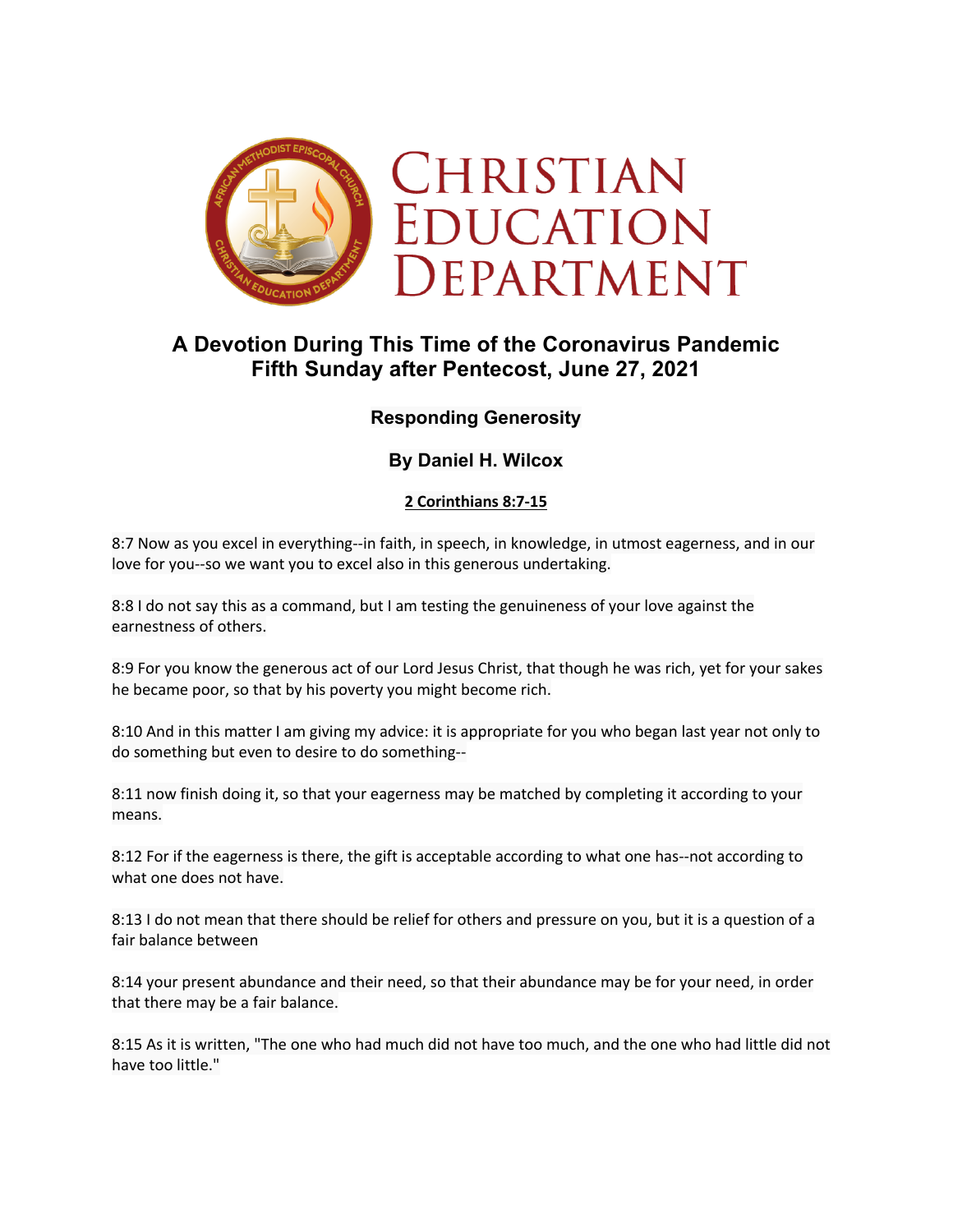John Wesley, the Methodist movement's founder, when approached by an indigent woman requesting alms, gave her what he had and then realized that he was left with very little. At that moment, he chose to be a better steward of God's resources since he had recently purchased pictures to adorn his residence. In his sermon, "The Use of Money", Wesley recommended this advice to believers; "Gain all that you can, save all that you can, and give all that you can." Wesley's desire for better stewardship to relieve the poor guided his maximization of earnings and his frugality of savings that would enhance his capacity to assist the needy.

Apostle Paul commends the church at Corinth for its willing generosity, not in regards to the amount, but to the earnest eagerness in their charity. Giving responds to giving as believers appreciate that God has given us Jesus Christ whose sacrifice on Calvary generously ransoms us from sin. This gift further affords us hope of life through faith in his and our resurrection. Though Christ was rich and we were poor, he gave his all that believers might be rich in grace and mercy, giving his body and blood in accordance with his divine mission of redemption. Paul reminds us that resources are obtained for the needs of the community, in particular, the faithful. One's present abundance may serve the needs of another's present lack and another's future abundance may serve one's future lack. The entire community should abound in the abundant life of God by sharing with each other the bounty of God.

Let us, by the grace of God, share generously what we have with others that through us, God blesses all.

**TALK:** Take a moment to be silent, reflect, and share (write down)—Reflecting on the scripture, share a time/instance when you have trusted the act of giving as a guiding principle? How did this experience make you feel or direct you?

**PRAY:** Almighty God, you made us in your image and breathed in us a spirit of generosity that is both gift and response. Move us, we pray, to give as we have received - abundantly, generously, and joyfully, that our common ministry may ever bear witness to your unfailing grace. In the name of the three in whom we are one. Amen

### **ACT:**

1. During the Kingdomtide season, determine how to enhance your giving to the church and the needy by using Wesleyan financial principles found in his sermon, "The Use of Money" for the next four weeks. Journal your experience and reflect on your spiritual journey. Do what you can to protect the health of others and yourself by practicing social distancing as much as possible, washing your hands often, wearing face covering to help prevent the spread of COVID-19, and prayerfully considering getting the vaccine when it is available—See: http://www.amechealth.org.

2. See also the activity that accompanies this devotion.